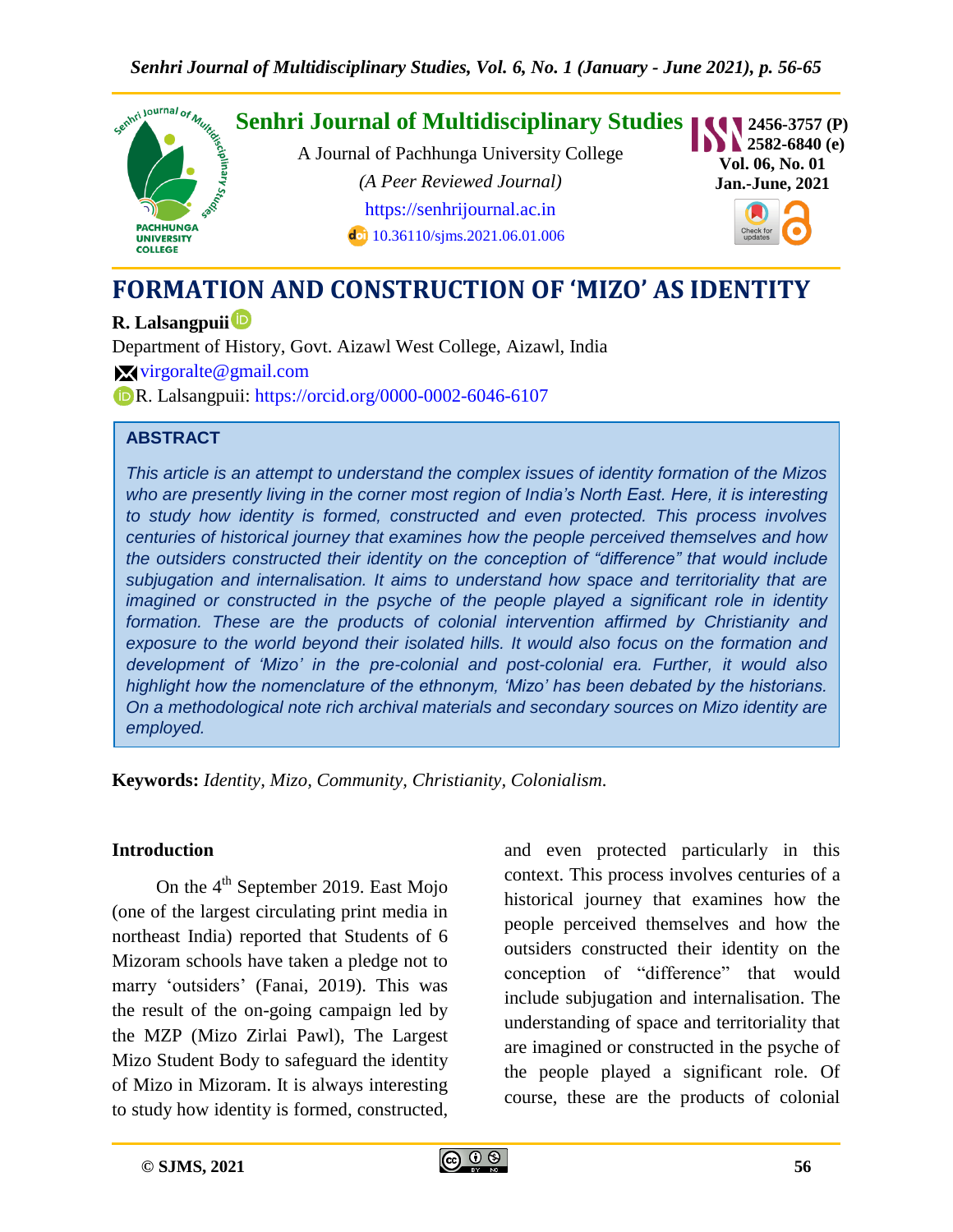intervention affirmed by Christianity and exposure to the world beyond their isolated hills. It would focus on the formation and development of "Mizo" in the pre-colonial and post-colonial eras. It would further highlight how nomenclature has been debated by historians.

#### **Imagined Identity**

Benedict Anderson is studying the progress of a nation state published a book in 1983, titled *Imagined Communities: Reflections on the Origin and Spread of Nationalism.* In this book, he argued that the idea of a Nation is imagined by the people and is therefore, a cultural construct and not something innate to groups. He rejected the assumption that nations are natural and inevitable social units. When someone died for a country, he died for the imagined ideas that include deep horizontal comradeship. In a tribal society like Mizo, the idea of identity has been imagined by the people within their tribal worldview taking collectivism as a cultural marker that binds the societal order.

This may include a different cultural phenomenon that regulates the function of society. One of such traits is the spirit of "Tlawmngaihna". This is the by-product of their interaction with nature. To survive in rugged and forested terrain and live with wild animals such social regulations are needed to put society in order. Due to the depth and wideness of its scope, N. Chatterji finds it (Chatterji, 1975) difficult to put in a single word. Sometimes the word is equated with "altruism", "chivalry". JH Lorraine, a Christian Baptist missionary in his book on Dictionary of Lushai Language put it as:

- 1. To be self-sacrificing, unselfish, selfdenying, persevering, stoical, stouthearted, plucky, brave, firm, independent (refusing any help).
- 2. To put one"s own inclinations on one side and do a thing which one would rather not do, with the object either of giving up one"s prestige, etc; or of helping another, or of not disappointing another, etc.
- 3. To do whatever the occasion demands no matter how distasteful or inconvenient it may be to oneself or to one"s own inclinations (Lorraine, 1940).

The character of being Tlawmgai has been passed down from generation to generation. What makes a 'Mizo' is that one must be respectful and obedient to elders. He should be generous to the poor and help those who are in need, give opportune in favour of others. Never abandon his sick friend even at a hunting party. Tlawmngaihna could be a combination of both personal and collective levels of activities. It further meant compelling moral-force which finds expression in selfsacrifice for the service of others according to Chatterji. It was this moral ethics that binds the social order and also that defines the identity as a Mizo.

## **Language, Territoriality, Space and the Colonial Intervention**

G.A. Grierson"s Linguistic Survey of India mentioned that the people who inhabited Mizoram belonged to the Kuki-Chin group of the Assam-Burman subfamily, which along with other eastern families constitute a Mongoloid race (Grierson, 1927). The language of the Mizo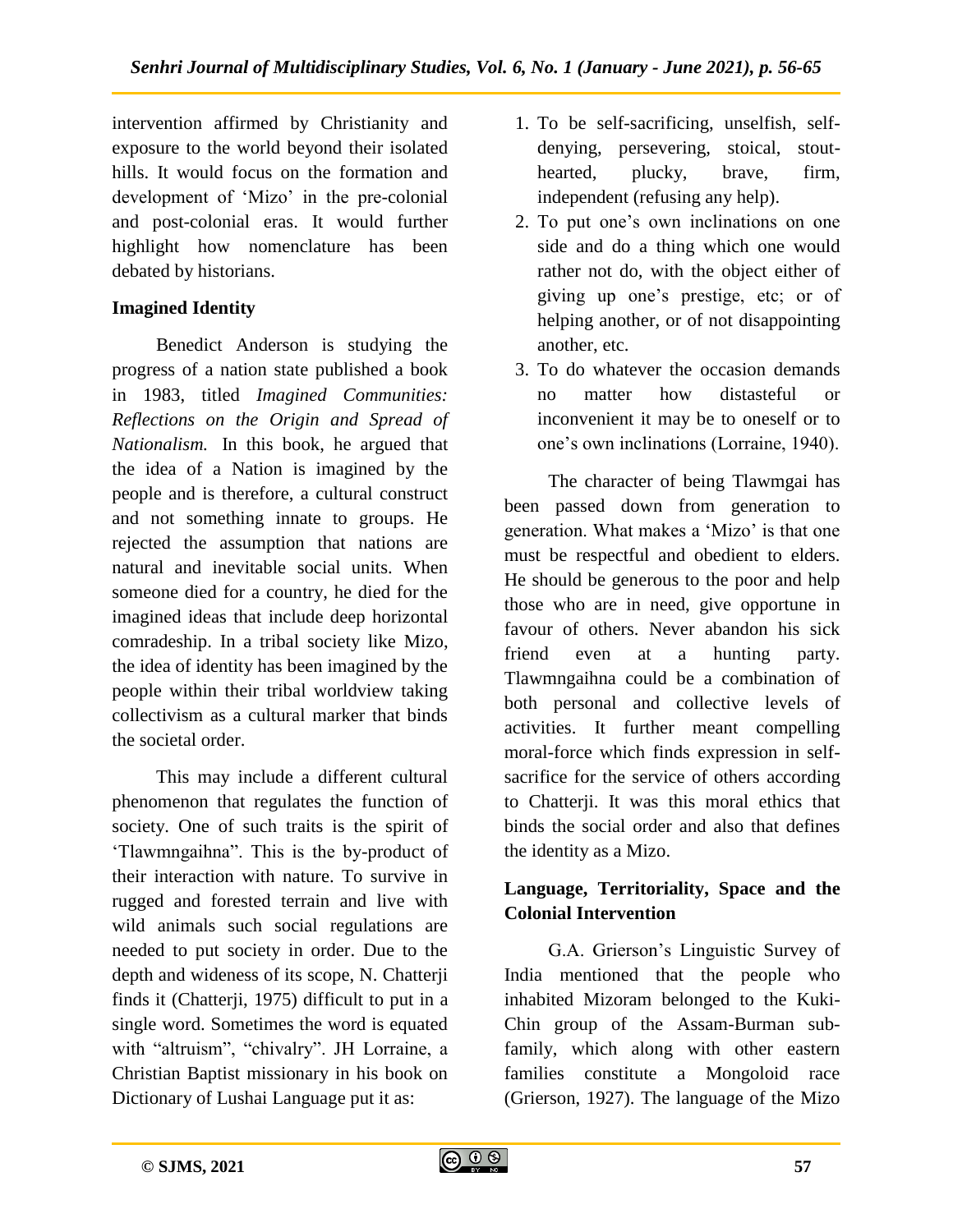namely Duhlian spoken in Mizoram belongs to the Central Kuki-Chin sub group. The Mizo identity has emerged mainly from tribes who speak Tibeto-Burman languages who lived in different parts of Mizoram. Although different tribes have different dialects, however, it was always mutually understandable. It was Duhlian which was used as a common language and is spoken, and contributed to the formation of "Mizo" as identity. The crystallised form has resulted from the boundaries created as a result of colonialism (Pachuau, 2014). For various reasons the Duhlian dialect got popularity and is now the lingua franca of the state alongside English as the official language and it also gained acceptance from Zo ethnic tribes within and outside Mizoram. The formation of definite boundaries in the colonial era played a significant role in this project.

Due to tribal and family feuds that were prevalent during the pre-colonial period, outside observers viewed the different tribes as distinct people. However, with familiarity with the land and the people, the British military officers and civil administrators came to realise whom they called by different names belonged to the same tribe. In the 1890s there was a proposal to amalgamate the three administrative districts of South, North Lushai Hills and the Chin Hills which were controlled by Bengal, Assam, and Burma respectively. The Chin Lushai Conference that was held in 1892 was convened by the military department at Calcutta. This conference suggested that it "very desirable that the whole tracts of the country known as the Chin-Lushai Hills should be brought

under one administrative Head as soon as it can be done" (Foreign Department Report, 1892). Another resolution to amalgamate the South and North Lushai Hills was soon in effect. On the other hand, the resolution to bring together the districts of both India and Burma came to hold as two members from seven which includes Alexander Mackenzie, Chief Commissioner of Burma abate the final decision. He sees no reason why he should give up his territories to Assam. The Chin Hills were left undisturbed within Burma until the question of the homogeneity of the people inhabiting the whole tracts could be ascertained. The responsibilities were given to the local officers working on both sides. These officers soon engaged themselves in collecting data and compiling in their respective areas of operation.

It was the administrator like T.H. Lewin who acted as a paternalist for the Mizo society, offering loans in the hope that the local people would settle down to own and hold land as permanent cultivators. This could not be successful because farmers found it difficult to harvest in the rugged terrain forest. Except for the valleys of Champhai and North Vanlaiphai where plough cultivation was introduced by Major J. Shakespear in 1898 with the help of Santhal and Nepali farmers (Zou, 2015). The British started to employ techniques of rule such as cartography and boundaries that had consequences for Mizo political imagination of land and identity.

A watershed development regarding Land Settlement was met in 1901-02 when the Superintendent marked off the boundaries of the chief"s land called *Ramri*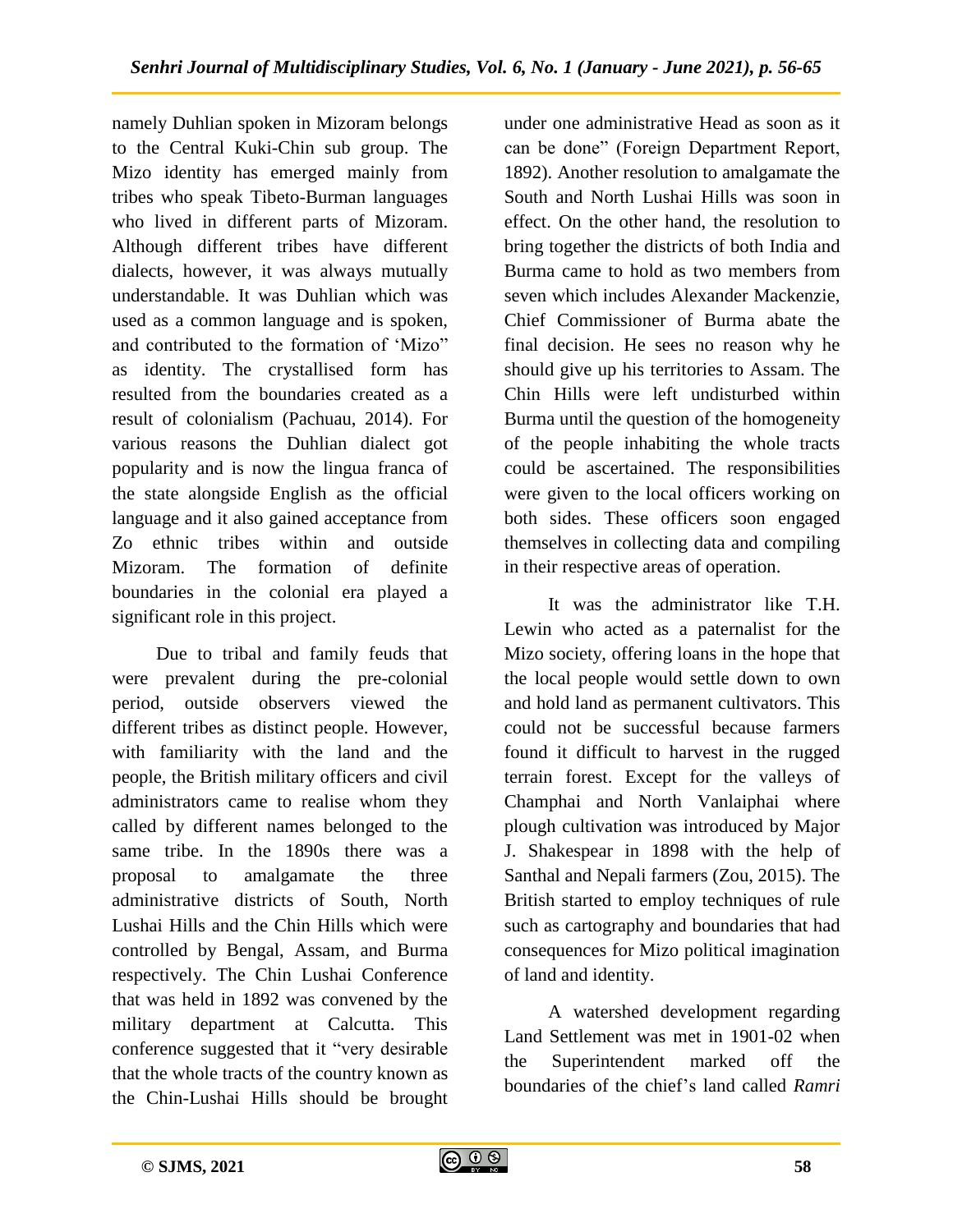*Lehkha,* (boundary demarcation letter) which was introduced. Hence, the Chief' were made responsible for the payment of revenue and the observance of the government orders (Aitchison, 1983).

Besides the Sailo Chiefs, there were also "Hnamchawm Lal" or Headmen, to whom land was allotted for their loyalty, and as recognition for the services rendered by them in the administration as well as other remarkable contributions. They did not acquire any permanent heritable or transferable land but were entitled Fathang or paddy tax from their villages (Das, 1990). The increase in the number of chiefs from about sixty to more than four hundred during the forty years of British rule was a sad reflection of the disruption of chieftainship under colonial rule (Zorema, 2007).

To improve the administration and smooth communication between the Chiefs and Headquarters, Shakespear accordingly introduced the system of Circle administration in 1901-02. Since the occupation of the Hills by the British authority, they became the real owner of the land and had appropriated it out to any person of their favour. Thus, though the chief"s power over the land remained, the legal ownership was passed to the colonial government. The new system of land administration led to the imagination of a definite territory which was contrary to the earlier nomadic patterns. This gave a sense of land and identity to the people residing in these areas.

The Mizos had a strong relationship with settled agriculture in Manipur and Cachar areas; these were the hunting grounds where annual raids were conducted. At that time they were in contact with the 'Kawl' of Burma (Burmese) and 'Vai' (plain people) mostly Bengalis whom they imagined to have settled in 'Vairam' (land of the plain people). The term "Vairam" during the colonial era denotes "foreign country, not necessarily the plains of India and Burma. The Mizos even called the British invasion of the hills 'Vailen' (plain people's raid). But after a long interaction, they began to realise how the whites were different from those of Vai in the plain. They began to call the Europeans 'Sap'. However, in the Post-Colonial era there was a sharp distinction between the Sap and the Vai as the Mizos experienced negative interaction - especially with the army and traders of the plains. This stereotyping of "Vai" continued in the Post-Colonial era (Zou, 2015).

## **Christianity and Exposure to the outside world**

The pre-colonial Lushai Hills was defined by the idea of a steady state, where the Mizos managed their affairs. However, after the occupation of the Hills by the British, the introduction of education and Christianity gradually altered the worldview of the Mizos which produced significant cultural stress. This resulted in a reconstruction of their history, which was also enhanced by the First World War experiences. This stress built and produced what Tippet calls "a reservoir of tension." This is "a built-up communal experience which only requires a spark to explode it". The society, though experiencing this build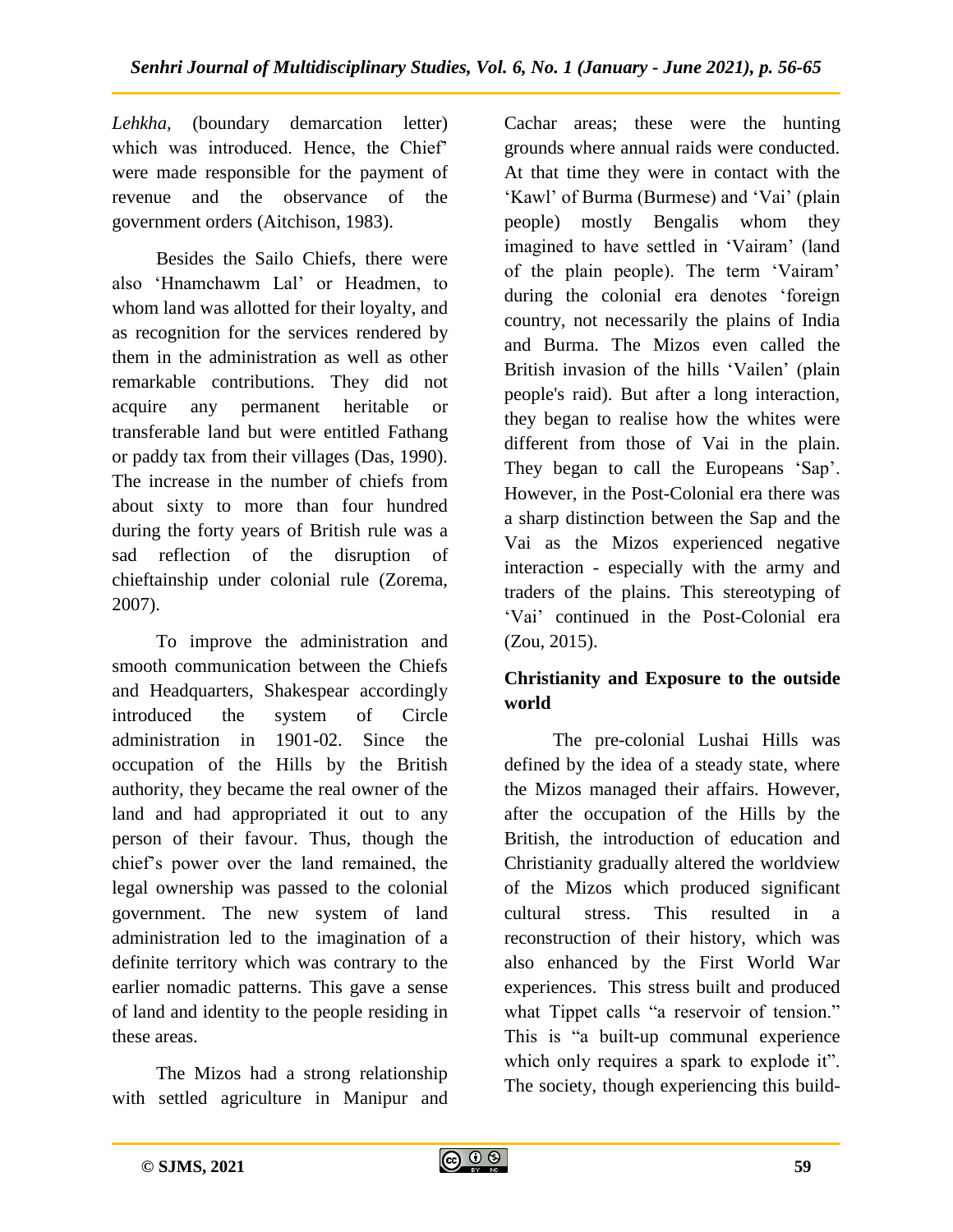up of tension with its explosive potential for dramatic cultural change, preserved what Tippet labels "ethnic cohesion" – the fundamental cultural glue that makes and keeps a people a people (Tippet, 1987). Thus, there is a production of a kind of hybrid culture that converts into the western culture while still retaining the ethnic culture. In the process when it reaches some level something may happen to "ignite" the reservoir. Causing neither a dramatic change nor innovation, that resulted in conversion or submersion. This happened without disrupting the fundamental configuration patterns that hold people together, providing them security and identity. An intangible culture like composing the song "German Run Zai" is one of the fine examples we can get out of this production.

The other consequence was that the people who lived in isolation hardly disturbed by the outside world began taking interest in life beyond their hills after the First World War The first Mizos who visited Calcutta in the 1870s, were not impressed by the magnificent city of Calcutta. However, during the war, a number of Mizos participated in the war along the side of allied forces. Their experiences and exposure to the outside brought many changes in the life of the people. One of the spectacular changes was in dress and hairstyle as the people developed an admiration for the European lifestyle. Before World War, the boys usually kept their hair long and wore it in a bun at the back and front. Only 4 or 5 of them got their hair cut. A satire was even composed for the ones who cut their hair. However, the returnees cut their hair in western style and only very

few of them came back with the same hairstyle.

The Mizos' participation in the war changed the mental attitude of the Mizos in two ways. Firstly, they started to have a sense of belongingness to the wider British Empire. Secondly, their minds were opened to readily accept the gospel thereby helping the missionaries in their evangelizing mission (Rohmingmawii, 2013). These conditions that came up with the encounter with both Christianity also became the first large-scale encounter with modernity.

On the other hand, their experience and recognition for their good work during the war naturally gave the Mizos new confidence in themselves. Their service in the war, though confined to a menial job, gave them a chance to prove to themselves that they were better than the others. The building up of self-realisation and selfrespect ignited the formation of consciousness in building their identity as a 'Mizo'.

#### **Debate on a common nomenclature**

With familiarisation about the land and culture of the people, the colonial ethnographers and the local writers during the post-colonial era try to establish common nomenclature to cover the particular community who shared the same culture and practices. Their methodology was somewhat crude and confined to the vestige of political spheres. This was no surprise because they were bound by their officialdom and their main aim was efficiency in administration.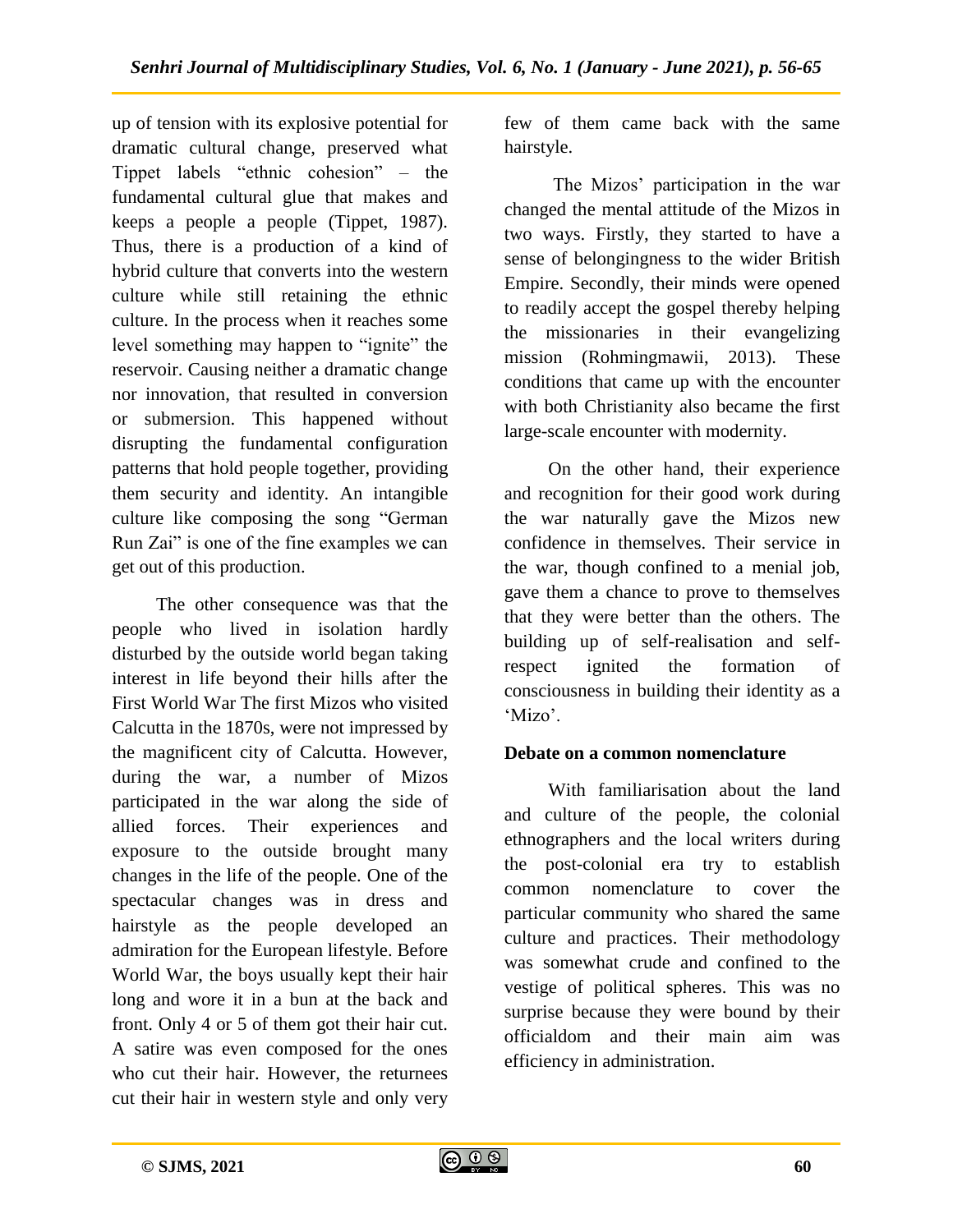An attempt for political unification or re-unification of cognate tribes (real or imagined) under one administrative umbrella is the outcome of a search for an ethnic-tribal identity. Despite their differences in terms of dialects, rituals, cultural, social, and other practices, there are some obvious trends and practices which show that certain elements of similarities regarding traditional costumes, languages, legends, and folklore. Hence, these differences could be accrued to their long period of separation during their migrational period and their similarities show that they were of the same stock and the same ancestry. As S. Carey was of the opinion that the people were of the same stock; their form of government, method of cultivation, manners, and customs, beliefs, and tradition point to one origin (Carey & Tuck, 1986).

Various attempts have been put forward by scholars to build a common generic term for the tribes living across the National and International borders of India, Bangladesh, and Burma. The problem, however, lay in the fact that the people of this particular area did not agree with the name given by the outsider. They interacted with other tribes during their migrational period and the formation of their identity was acquired during this period. While they were staying in Burma, they were given the name 'Chins' or 'Khyan', which means 'a friend' in Burmese (Lalthangliana, 2001). They further moved towards the hills and subsequently made contact with the plain people of Assam. Here they acquired a new name 'Kuki', and in Manipuri, 'Khongjai' by the Meiteis. "Lushai" was the name given by the colonial writers since they were the

first to make contact with them. Lushai seems to be a mispronunciation of Lusei, a section of one tribe among the Mizo. The colonial writers used this generic term to refer to the people of the Mizo Hills, but this was not supported by the whole population as shown by the 1901 census where the majority used the name of their particular clans.

Since then, the words 'Lushai', 'Chin', "Kuki" etc has been debatable terms to locate a common identity for different tribes who were residing in and around the hills and plains of India and Burma. It was the colonial administrators who are indeed confused with their identity called by various hyphened names like Kuki-Chin or Kuki-Chin-Lushai etc. However, the people have not agreed to the term given by others. On the other hand, there was agreement from all on the ethnic homogeneity of these cognate tribes. Many writers started suggesting a common generic name one of such is whether to locate 'Zo' as the tools for hegemonizing the identity. The debate on these ethnonyms and the continuing energy articulated by the diverse groups points out that this is still an unfinished project

The first British administrator, T.H Lewin, in his book, The Lushai Expedition (1871-72) wrote that "The generic name of the whole nation is "Dzo"" (Lewin, 1885 H.B. Rowney, and Alexander Mackenzie rejected this there by saying that there is no common name for the particular region. In 1945, H.W. Carter, a BMS missionary working in South Lushai Hills made a comparison between the people in Mizoram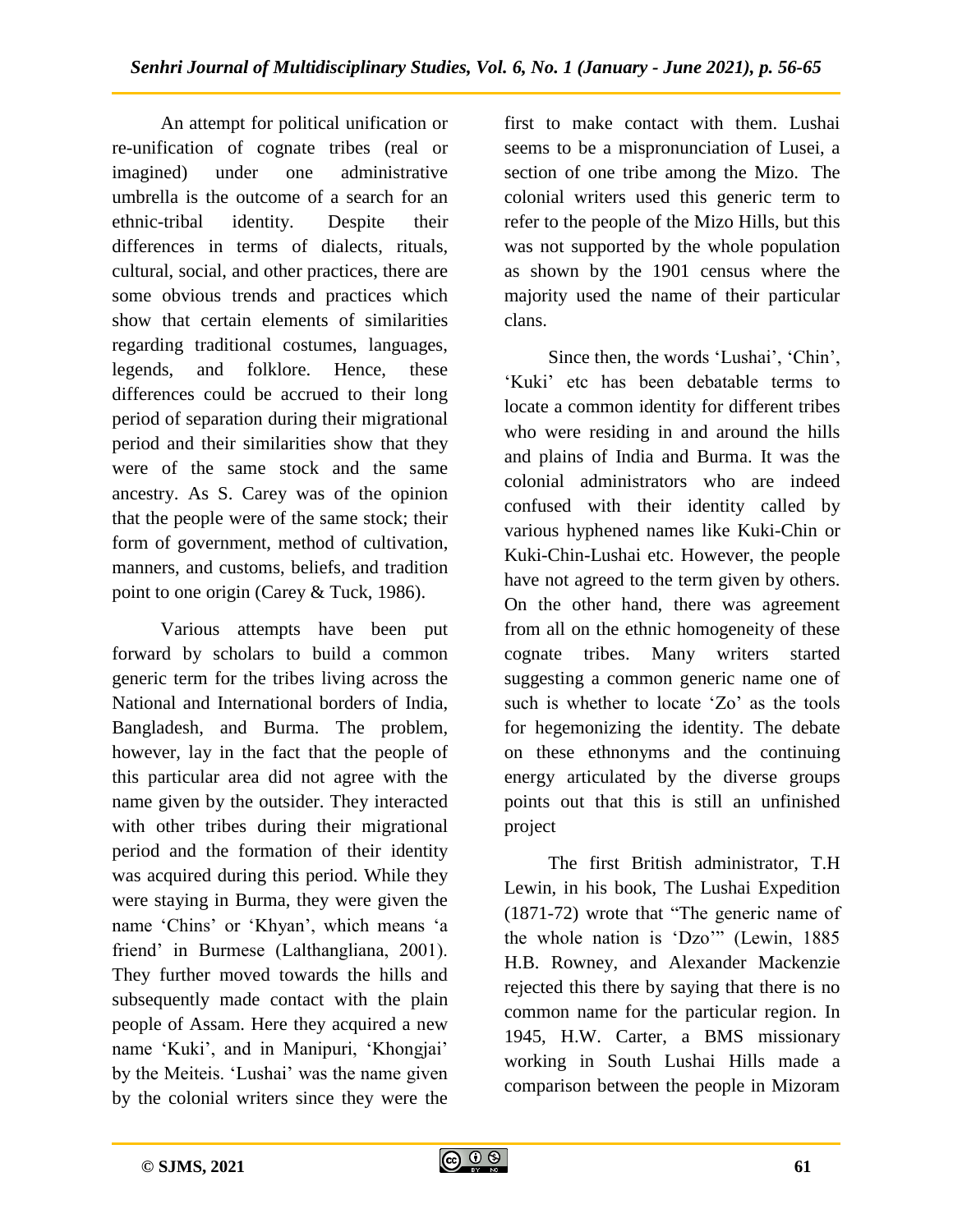and Scottish who called themselves highlanders (Mizoram Baptist Kohhran Chanchin, 1945). This idea was subscribed by J.M. Lloyd, a Welsh missionary who had worked in the North Lushai Hills and who called the people as "people of the hills" (Lloyd, 1956). On the contrary, Vanlawma said that the term 'Zo' does not merely signify highlanders, the place where the people dwell in a place of pleasant climate which in Lusei word is 'Zo'. He further said that the people derived their name from the high lands and especially the farm lands there called "Zo lo", which derived their name from the Mizo people who cultivated the farms (Lehman, 1963). Their investigation to conceptualise the term makes us wonder that whether the construction was best based on political or geographies.

## **'Mizo' as contested name and the fallacy of its Construction**

One of the most contested terms is whether to suffix 'Mi' (people) before or after the word "Zo" which will become 'Mizo' or 'Zomi' which relates the same meaning. One needs to understand that the construction of using "Mizo" as a common generic term in modern usage is political rather than cultural. The colonial masters played a significant role in this construction followed blindly by the local writers. On tracing the etymology of the word "Mizo", K. Zawla could be the first writer who wrote, once a hunter after killing a wild boar with "Puiraw" (bamboo spike) prided himself by calling himself 'Mizo' (Doliana, 1988). This might have been where we can first find "Mizo" in historical accounts. K.

Zawla further contended that the forebears left Khampat around 1170 AD and migrated to Than Tlang (Chin Hills) which was high and cold-for which reason they began calling themselves Zomi. Later, its poetic form "Mizo" began to be accepted in common speech. B. Lalthangliana rejected K. Zawla suggestions, Mizo would mean highlanders, he said that when their forebears left Kabow for the Chin Hills to evade the onslaught of the Shans no one was left in the hot valley to call those up in the high and cold region Mizo. He came up with the alternative theory that in the late eighteenth century when the Mizo lived in the town of Zopui located near the eastern border of the present Mizoram. It was from their successes in raids on other tribes for which they prided themselves and sang praises of the bravery of the men of Zopui that the word Mizo had its beginning (Lalthangliana, 2001). The first published book was "Progress Colloquial Exercise in Lushai dialect "DZO" or "Kuki" language by T.H. Lewin and the first newspaper was "Mizoleh Vai Chanchinbu" published by the same. In the process, the people also became conscious which resulted in changing the names of Associations like "Lushai Student Association" had been changed into "Mizo Student Association", "Young Lushai Association" as "Young Mizo Association" (the most powerful voluntary organization in Mizoram). Even the first political party is called "Mizo Union" (Lalthangliana, 2001).

Even though the word "Mizo" was favoured by the British administrators, the word "Mizo" did not draw the other tribes on the main stream of Mizo history as their interpretation as the Mizo confined to the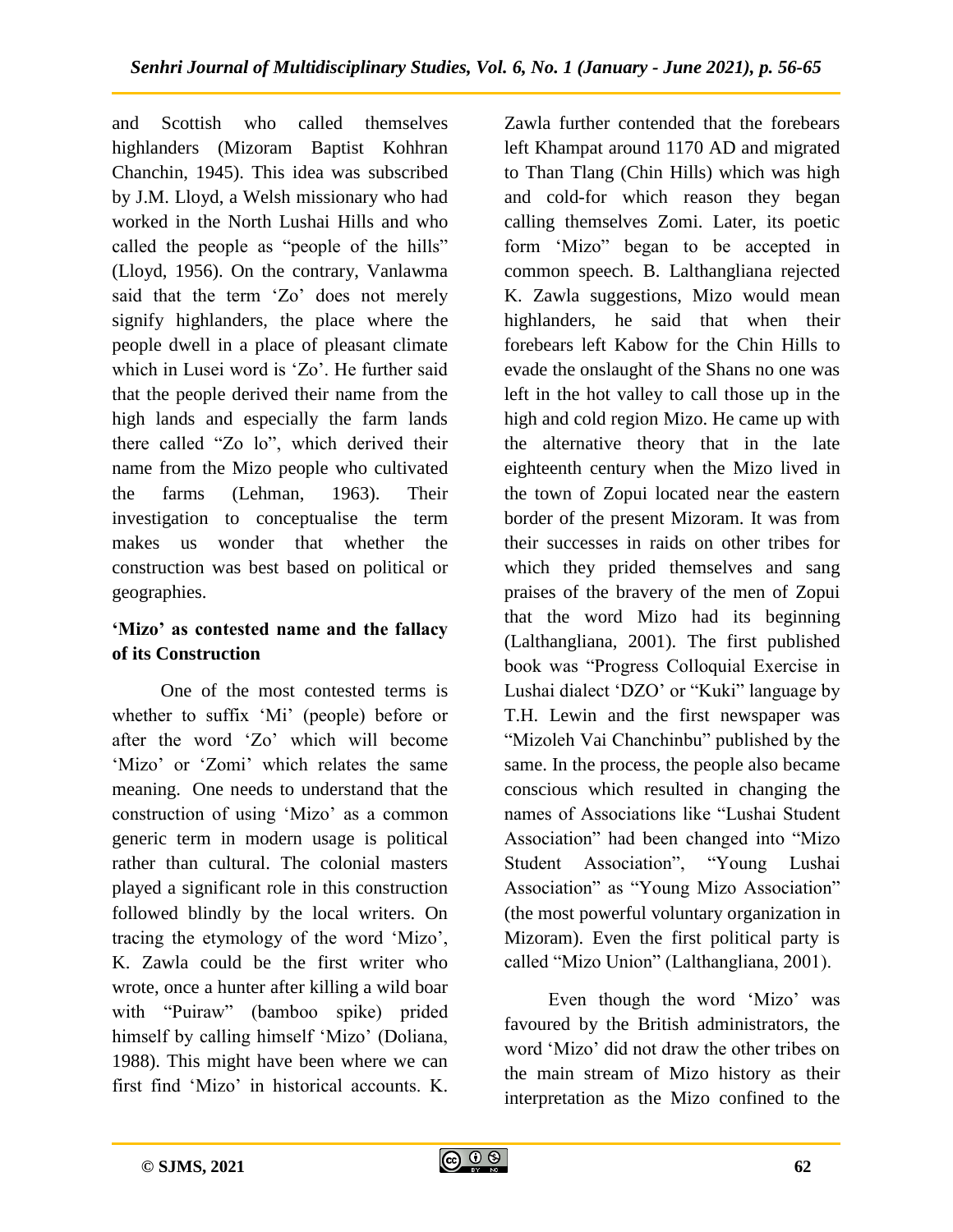Lusei clan. This is clear from V.L. Siam"s book, Mizo History, where he mentioned that the Pawi (Lai) of the east used to attack the Mizo (Siama, 1953). In this book, Siama quoted Mizo under Lusei tribe alone. This is clear from his writing that the Lai were having a war with the Mizo (Lusei). Regarding dialects, it should also be noted that within the Mizo there are different tribes with different dialects. This has also be taken into account in building the common identity as the "Mizo". The British administrators had a propensity of habituating a single dialect and culture, which is blindly followed by the local writers, undermined the complex nature of the cognate tribes, this further implanted a false sense of "superiority" over the other in its exercise.

In the context of Mizo identity formation, patronising one single dialect and culture of Lusei and using them as a signifier of Mizo identity would lead to alienation and marginalisation of other tribes. Historians while dealing with this sensitive issue should not fall into the trap of colonial legacy. This project thus calls for a serious interdisciplinary pursuit in research for Mizo identity that is still relevant at all levels and just an academic pursuit as academics is also informed by popular opinion in this particular instance.

## **Conclusion**

The Mizos experienced colonial intrusion; Christianity and exposure to the outside world in the First World War were immense as their history underwent a great change with the cultures that were adopted from in and outside. It is further interesting

to know how the Mizos positioned themselves to these new realities. Therefore, this was an "open moment" in Mizo history that gave chances for the Mizos to take diverse historical paths and the idea of ethnic belongingness was built on societal consensus and therefore the Mizo identity became an overarching and accommodative one. The Mizo society, though experiencing this built-up tension with its explosive potential for dramatic cultural change, preserved what Tippett labels "ethnic cohesion" – the fundamental cultural glue that makes and keeps a people a people. This produced a kind of hybrid culture that converted into the western culture while still retaining the ethnic culture by not losing their cultural bearings. With this new reorientation, they successfully created a new identity under the banner of "Mizo" which will be a guiding map for centuries to come.

## **References**

- Aitchison, C.U. (1983). *Treaties, Engagement & Sanads Volume XII*, reprint, Delhi.
- Allan R. Tippet (1987), *Introduction to Missiology*, William Carrey Library, p.287.
- Carey, Bertram S. and Tuck, H.N. (1986), *The Chin Hills*: A history of the people, our dealing with Them, Their Customs and Manners. And Gazetteer of the country, Vol.1, 2 Vols, p.2.
- Chatterji, N (1975). *Zawlbuk as a Social Institution in the Mizo Society*, Aizawl,Tribal Research Institute, p.15.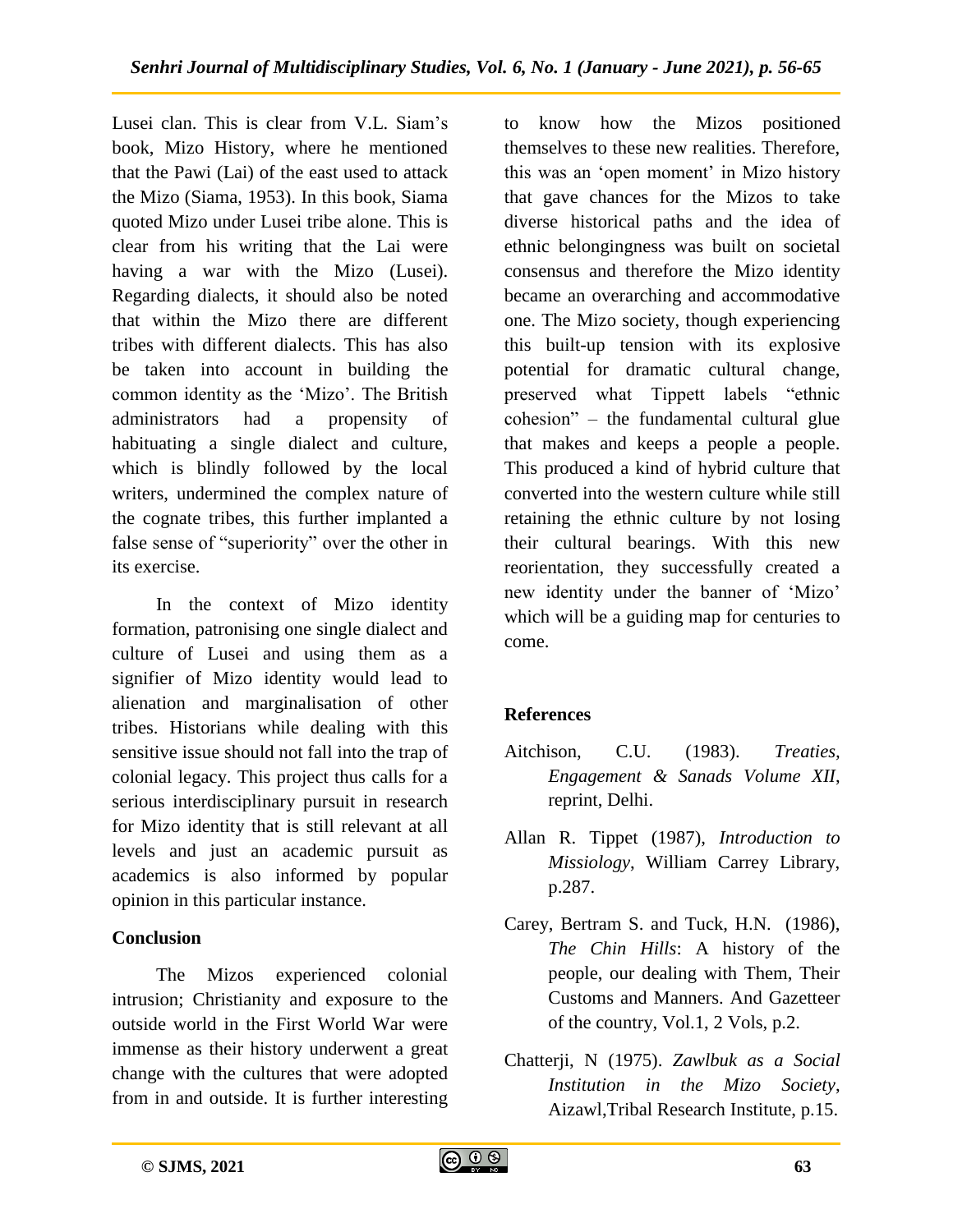- Das. J. N (Ed.), (1990). *A Study of the Land System of Mizoram*: Guwahati. p.14.
- Doliana, R. (1988). *Mizo nun hluilehhlate*, Aizawl, Lengchhawn Press, p.91.
- Fanai, Ezrela Dalidia (2019). *Students of 6 Mizoram schools take a pledge not to marry 'outsiders'*. East Mojo. Retrieved from: [https://www.eastmojo.com/news/2019](https://www.eastmojo.com/news/2019/09/03/students-of-6-mizoram-schools-take-pledge-not-to-marry-outsiders/) [/09/03/students-of-6-mizoram](https://www.eastmojo.com/news/2019/09/03/students-of-6-mizoram-schools-take-pledge-not-to-marry-outsiders/)[schools-take-pledge-not-to-marry](https://www.eastmojo.com/news/2019/09/03/students-of-6-mizoram-schools-take-pledge-not-to-marry-outsiders/)[outsiders/](https://www.eastmojo.com/news/2019/09/03/students-of-6-mizoram-schools-take-pledge-not-to-marry-outsiders/)
- Grierson, G.A. (1927) reprinted 1967. *Linguistic Survey of India, Vol. I, Part I Introductory*, Motilal Banarsidass, Delhi, pp. 392-6
- Kipgen, *Mizo Culture,* p.20 also cited in George Scott, J, Gazetteer of Upper Burma and Shan State, Part II, Vol III, Rangoon, 1901, p.413.
- Lalthangliana, B. (2001). *India, Burma leh Bangladesh a, MizoChanchin,* Published by Remkungi,
- Lalthangliana, B. (2001). *India, Burma leh Bangladesh a, MizoChanchin,* Published by Remkungi, p.7.
- Lalthangliana, B. (2001). *India, Burma leh Bangladesh a, MizoChanchin,* Published by Remkungi, p.762.
- Lehman, F.K, *The Structure of Chin Society* (1963, revised ed.1980) pp.53-4.
- Lewin, T.H. (1885). *A fly on the Wheel, or How I help the Government of India,*  p. 246.
- Llyod, J.M. (1956). *On Every High Hill* (c.1956), p.9.
- Lorraine, JH (1940). *Dictionary of Lushai Language*, Calcutta: Asiatic Society, p.513. Retrieved from: [http://dsal.uchicago.edu/dictionaries/lo](http://dsal.uchicago.edu/dictionaries/lorrain/) [rrain/](http://dsal.uchicago.edu/dictionaries/lorrain/)
- Malsawmdawngliana (2018). Exploring the New World: The First World War Experience, Historical Journal Mizoram, Vol. XIX, p.186.
- Mizoram Baptist Kohhran Chanchin (1945), p.1.
- No 32, Chin Lushai Conference, Foreign Department Report on Chin Lushai Hills, September 1892.
- Pachuau, Joy (2014). *Being Mizo, Identity and belonging in Northeast India*, Oxford University Press, New Delhi, p.8.
- Rohmingmawii (2013). Mizos and the World Wars in Malsawmdawngliana&Rohmingmawii (Ed.), *Mizo Narratives, Accounts from Mizoram*, Guwahati, Scientific Book Centre, p.270.
- Siama, V.L. (1953). *Mizo Chanchin*: Published by Lengchhawn Press, 1953. p.30.
- Zorema, J. (2007). *Indirect Rule in Mizoram:* Mittal Publication, New Delhi.p.65.
- Zou, David Vumlallian (2015). Production of Place: Folk Geographies and Religious Desire in Colonial Mizoram in Malsawmdawngliana, Lalrameng